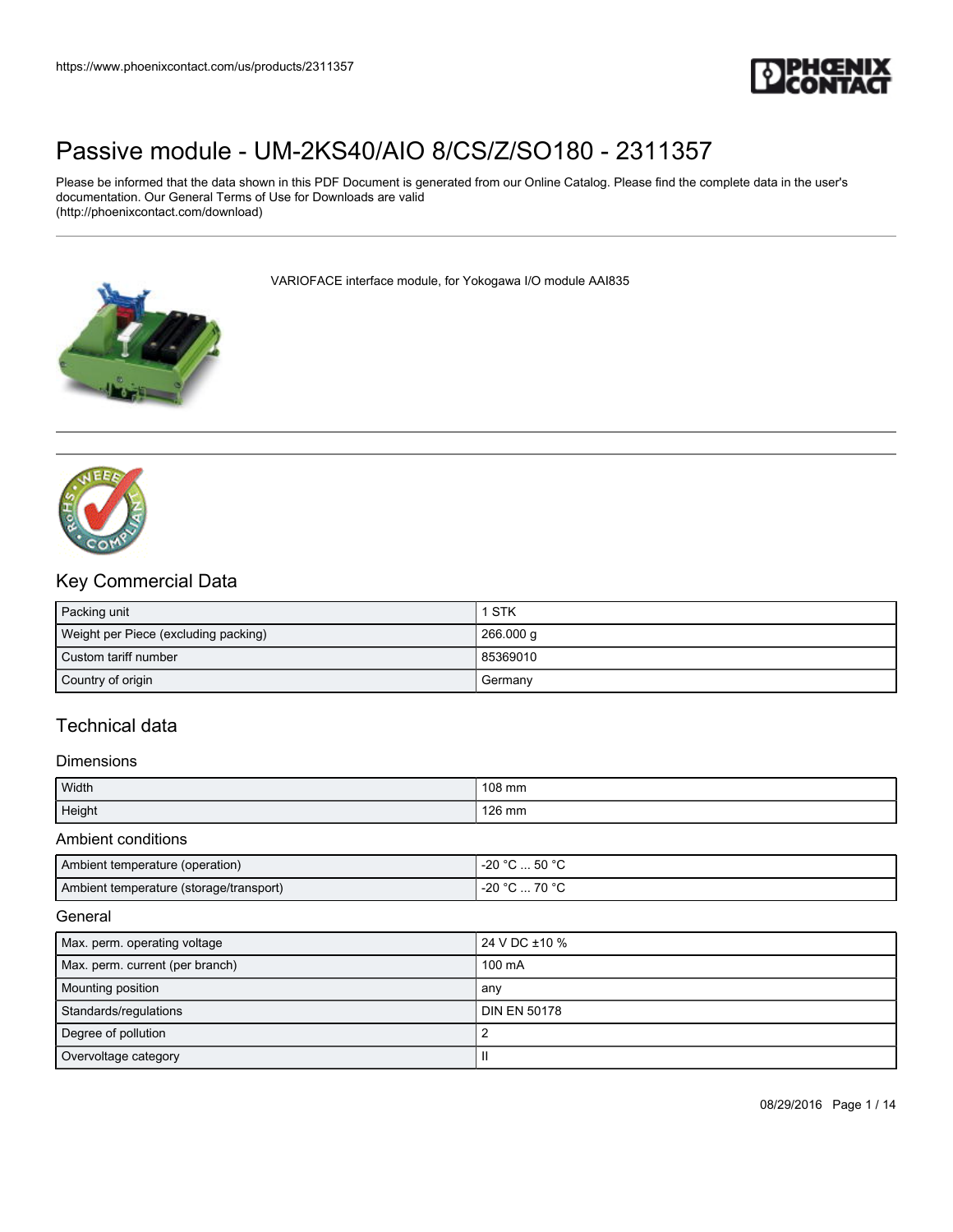

## Technical data

### Connection data for connection 1

| Connection name                  | Field level                               |
|----------------------------------|-------------------------------------------|
| Connection method                | Spring-cage connection                    |
| Conductor cross section solid    | $0.2$ mm <sup>2</sup> 2.5 mm <sup>2</sup> |
| Conductor cross section flexible | $0.2$ mm <sup>2</sup> 1.5 mm <sup>2</sup> |
| Conductor cross section AWG      | 2414                                      |
| Number of connections            |                                           |
| Number of positions              | 20                                        |
| <b>Note</b>                      | For 4 input signals and 4 output signals  |

#### Connection data for connection 2

| Connection name       | Controller level                                          |
|-----------------------|-----------------------------------------------------------|
| Connection method     | Yokogawa KS-compatible                                    |
| Torque                | $0.5$ Nm                                                  |
| Number of connections |                                                           |
| Number of positions   | 40                                                        |
| Note                  | Usable system cables: Phoenix Contact YUC40, Yokogawa KS1 |

#### Connection data for connection 3

| Connection method     | HART connector |
|-----------------------|----------------|
| Number of connections |                |
| Number of positions   | 26             |
| Note                  | optional       |

#### Supported controller

| Controller          | YOKOGAWA CS3000 CentumVP |
|---------------------|--------------------------|
| - suitable I/O card | AAI835                   |
| Controller          | YOKOGAWA STARDOM         |
| - suitable I/O card | <b>NFAI835</b>           |
|                     | NFAB841                  |
|                     | NFAV542                  |

## Standards and Regulations

| Standards/regulations | <b>DIN EN 50178</b> |  |  |
|-----------------------|---------------------|--|--|
| Degree of pollution   |                     |  |  |
| Overvoltage category  |                     |  |  |

## **Drawings**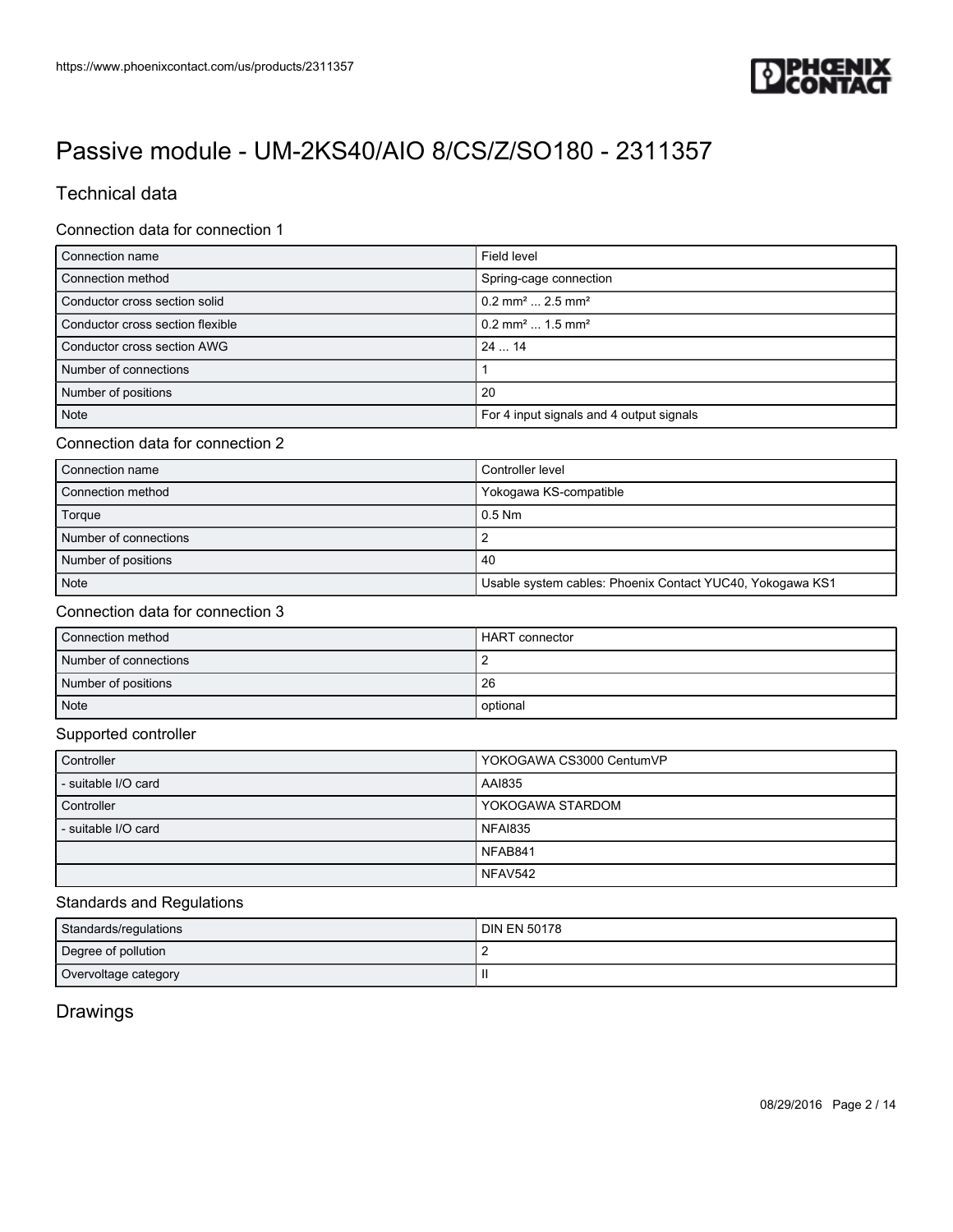



Dimensional drawing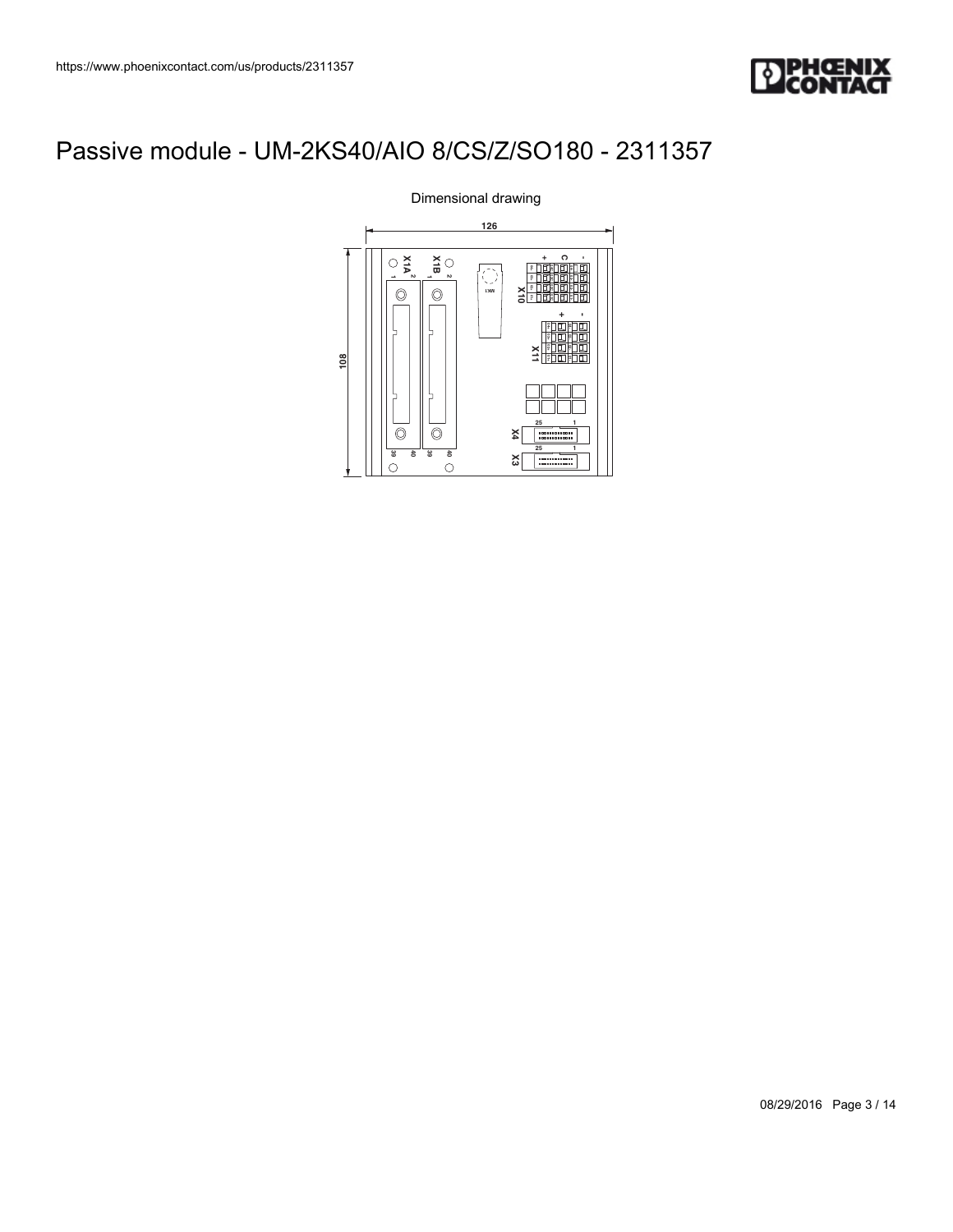

|                |                                                        |                                     |                                                                           | Channels 1  8                                                                                                 |                                                                                                                                                                |                                                                                                                      |                                                                                                                          |                                           |
|----------------|--------------------------------------------------------|-------------------------------------|---------------------------------------------------------------------------|---------------------------------------------------------------------------------------------------------------|----------------------------------------------------------------------------------------------------------------------------------------------------------------|----------------------------------------------------------------------------------------------------------------------|--------------------------------------------------------------------------------------------------------------------------|-------------------------------------------|
| Field          | <b>X10</b>                                             | X11                                 |                                                                           | X3                                                                                                            | X4                                                                                                                                                             | X1B<br>YO                                                                                                            | X <sub>1</sub> A<br>YO                                                                                                   | CH.                                       |
| 1              | $1 - 0$<br>$1C$ $O$                                    | Ï                                   | $\frac{1}{c_1}$<br>$\mathbf{I}$<br>$\mathbf{I}$                           | I<br>O 6                                                                                                      |                                                                                                                                                                | O <sup>37</sup><br>$\circ^{38}$                                                                                      | $\circ$ 37<br>$\bigcirc$ 38                                                                                              | IN <sub>1</sub> C<br><b>IN 1B</b>         |
|                | $1+$ $\circlearrowright$<br>$2 - 0$                    |                                     | $\frac{1}{1}$ <sub>C2</sub><br>$\mathbf{I}$                               |                                                                                                               |                                                                                                                                                                | $O^{40}$<br>$O^{33}$                                                                                                 | $\bigcirc$ 40<br>$\bigcirc$ 33                                                                                           | IN <sub>1</sub> A<br>IN <sub>2C</sub>     |
| 2              | $2C$ $\bigcirc$<br>$2+$ $\circlearrowright$            |                                     | $\mathbf{I}$<br>T<br>$\overline{1}$<br>$\overline{1}$                     | O 7<br>Ï                                                                                                      |                                                                                                                                                                | $\circ$ <sup>34</sup><br>$\circ$ <sup>36</sup>                                                                       | $\bigcirc$ 34<br>$\circ$ 36                                                                                              | <b>IN 2B</b><br><b>IN 2A</b>              |
| 3              | $3 - 0$<br>$3C$ $\bigcirc$                             |                                     | $\parallel$ <sub>C3</sub><br>$\mathbf{I}$<br>$\mathbf{I}$<br>$\mathbf{I}$ | $\circ$ 8                                                                                                     |                                                                                                                                                                | O <sup>29</sup><br>$O^{30}$<br>32                                                                                    | $\bigcirc$ 29<br>$\bigcirc$ 30                                                                                           | IN <sub>3C</sub><br>IN <sub>3B</sub>      |
|                | $3+$ $\circlearrowright$<br>$4 - 0$<br>$4C$ $\bigcirc$ |                                     | $\frac{1}{c_4}$<br>$\mathbf{I}$<br>T<br>$\mathsf I$                       | O۹<br>I                                                                                                       |                                                                                                                                                                | $\circ$<br>O <sup>25</sup><br>$O^{26}$                                                                               | $\bigcirc$ 32<br>$\circ$ 25<br>$\degree$ 26                                                                              | IN <sub>3</sub> A<br>IN 4C                |
|                | $4 + 0$                                                |                                     |                                                                           |                                                                                                               |                                                                                                                                                                | $\circ$ <sup>28</sup>                                                                                                | $\bigcirc$ 28                                                                                                            | <b>IN 4B</b><br>IN <sub>4</sub> A         |
| 1              |                                                        | $1 - 0$<br>$1+$ $\circlearrowright$ | $\frac{1}{\cos \theta}$                                                   | $\bigcirc$ 10                                                                                                 |                                                                                                                                                                | $O^{21}$<br>O <sup>22</sup>                                                                                          | $\overline{\circ}$ 21                                                                                                    | Out 1-<br>$O$ 22   Out 1+                 |
| $\overline{2}$ |                                                        | $2 - 0$<br>$2+$ $\circlearrowright$ | $\frac{1}{1-c_6}$<br>$\overline{1}$                                       | ī<br>$_{\bigcirc}$ 11                                                                                         |                                                                                                                                                                | $\circlearrowright17$<br>$O^{18}$                                                                                    | $\circ$ 17                                                                                                               | Out 2-<br>$\bigcirc$ 18 $\bigcirc$ Out 2+ |
| 3              |                                                        | 3- O<br>$3+$ $\bigcirc$             | $\frac{1}{c}$                                                             | Ï<br>O <sub>12</sub>                                                                                          |                                                                                                                                                                | $\circ$ <sup>13</sup><br>$0^{14}$                                                                                    |                                                                                                                          | $O$ 13   Out 3-<br>$O$ 14 $\mu$ Out 3+    |
| 4              |                                                        | $4 - 0$<br>$4+$ $\circlearrowright$ | $\frac{1}{1-c_8}$<br>Ï<br>$\overline{\phantom{a}}$                        | I<br>$\bigcirc$ 13                                                                                            |                                                                                                                                                                | 9<br>O<br>$O^{10}$                                                                                                   | $\circ$                                                                                                                  | Out 4-<br>$\bigcirc$ 10 $\bigcirc$ Out 4+ |
|                |                                                        |                                     |                                                                           | 15<br>↷<br>14, 15<br>↷<br>2426<br>O<br>$16O-$<br>$17O-$<br>18 <sub>O</sub><br>19O<br>20O<br>21O<br>22O<br>23O | 15<br>-0<br>14, 15<br>⊸<br>2426<br>-0<br>$\circ$<br>$\circ$ 7<br>$\circ$<br>O 9<br>$\bigcirc$ 10<br>O <sub>11</sub><br>$-012$<br>$\bigcirc$ 13<br>$N.C.$ 01623 | 24O<br>O<br>$\overline{\mathbf{c}}$<br>$N$ C $\bigcirc$<br>38<br>NCO<br>$11, 12, 15, 16, 19, 20, 23, 27, 31, 35, 39$ | O <sub>24</sub><br>$\circ$ <sup>1</sup><br>$\circ^2$<br>NCO<br>38<br>NCO<br>$11, 12, 15, 16, 19, 20, 23, 27, 31, 35, 39$ | CBSE<br>CBSE                              |

#### Circuit diagram

## **Classifications**

eCl@ss

| eCl@ss 4.0 | 27250313 |
|------------|----------|
| eCl@ss 4.1 | 27250313 |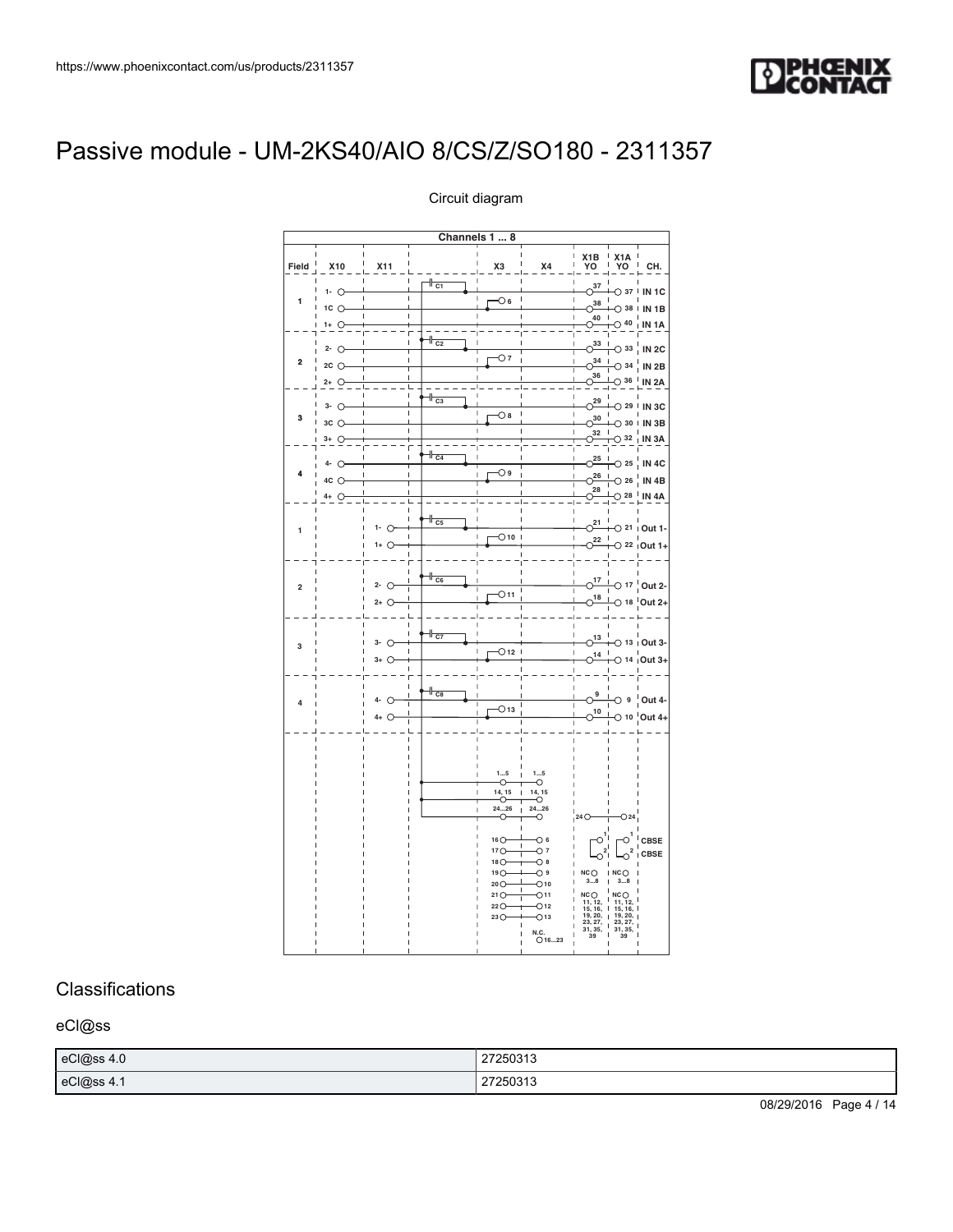

## **Classifications**

#### eCl@ss

| eCl@ss 5.0 | 27250313 |
|------------|----------|
| eCl@ss 5.1 | 27250313 |
| eCl@ss 6.0 | 27069203 |
| eCl@ss 7.0 | 27069203 |
| eCl@ss 8.0 | 27141152 |
| eCl@ss 9.0 | 27141152 |

### ETIM

| ETIM 2.0        | EC001434 |
|-----------------|----------|
| <b>ETIM 3.0</b> | EC001604 |
| ETIM 4.0        | EC001437 |
| ETIM 5.0        | EC002780 |

### UNSPSC

| UNSPSC 6.01          | 30211824 |
|----------------------|----------|
| <b>UNSPSC 7.0901</b> | 39121421 |
| UNSPSC 11            | 39121421 |
| <b>UNSPSC 12.01</b>  | 39121421 |
| UNSPSC 13.2          | 39121421 |

## **Accessories**

#### Accessories

Front adapter

#### [Front adapters - FLK 40-PA/EZ-DR/KS/ 100/YUC - 2322786](https://www.phoenixcontact.com/us/products/2322786)



Cast front adapter with attached round cable and a 40-pos. socket strip injection-molded on both sides for the connection of Yokogawa controllers. Cable length: 1.0 m

[Front adapters - FLK 40-PA/EZ-DR/KS/ 200/YUC - 2314341](https://www.phoenixcontact.com/us/products/2314341)



Cast front adapter with attached round cable and a 40-pos. socket strip injection-molded on both sides for the connection of Yokogawa controllers. Cable length: 2.0 m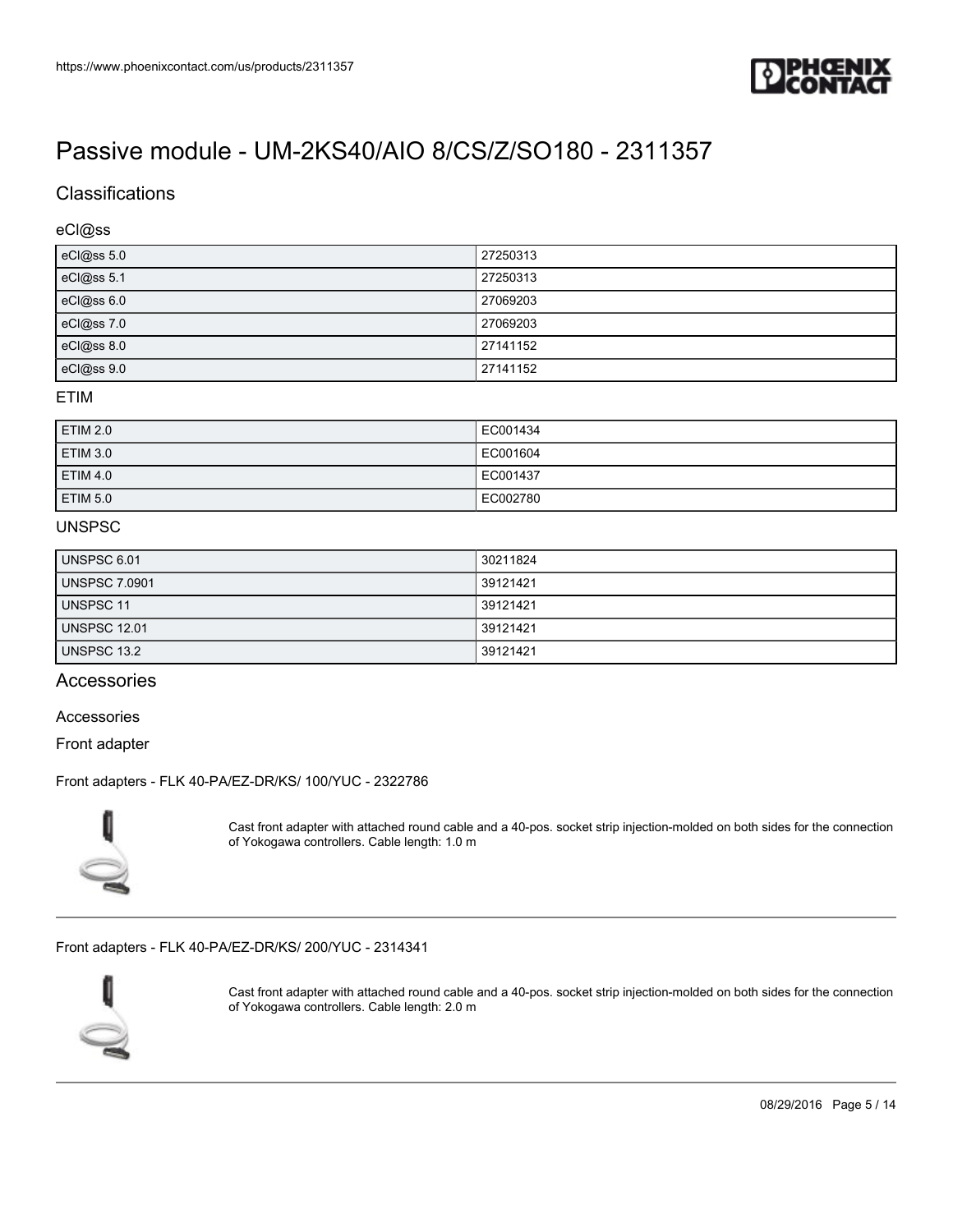

### **Accessories**

[Front adapters - FLK 40-PA/EZ-DR/KS/ 300/YUC - 2314354](https://www.phoenixcontact.com/us/products/2314354)



Cast front adapter with attached round cable and a 40-pos. socket strip injection-molded on both sides for the connection of Yokogawa controllers. Cable length: 3.0 m

[Front adapters - FLK 40-PA/EZ-DR/KS/ 400/YUC - 2314367](https://www.phoenixcontact.com/us/products/2314367)



Cast front adapter with attached round cable and a 40-pos. socket strip injection-molded on both sides for the connection of Yokogawa controllers. Cable length: 4.0 m

[Front adapters - FLK 40-PA/EZ-DR/KS/ 500/YUC - 2321570](https://www.phoenixcontact.com/us/products/2321570)



Cast front adapter with attached round cable and a 40-pos. socket strip injection-molded on both sides for the connection of Yokogawa controllers. Cable length: 5.0 m

[Front adapters - FLK 40-PA/EZ-DR/KS/ 600/YUC - 2314943](https://www.phoenixcontact.com/us/products/2314943)



Cast front adapter with attached round cable and a 40-pos. socket strip injection-molded on both sides for the connection of Yokogawa controllers. Cable length: 6.0 m

[Front adapters - FLK 40-PA/EZ-DR/KS/ 700/YUC - 2321583](https://www.phoenixcontact.com/us/products/2321583)



Cast front adapter with attached round cable and a 40-pos. socket strip injection-molded on both sides for the connection of Yokogawa controllers. Cable length: 7.0 m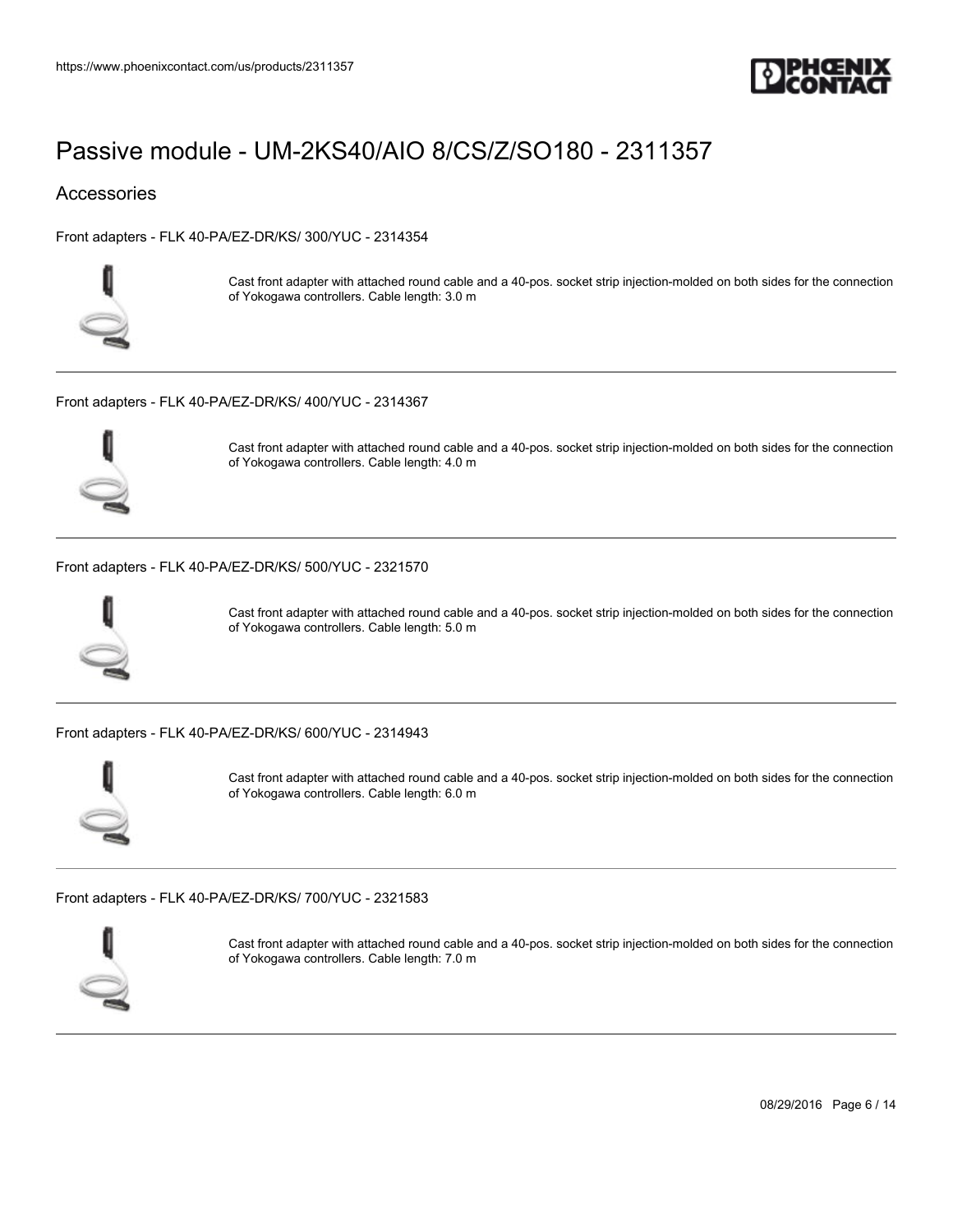

### **Accessories**

[Front adapters - FLK 40-PA/EZ-DR/KS/ 800/YUC - 2314956](https://www.phoenixcontact.com/us/products/2314956)



Cast front adapter with attached round cable and a 40-pos. socket strip injection-molded on both sides for the connection of Yokogawa controllers. Cable length: 8.0 m

[Front adapters - FLK 40-PA/EZ-DR/KS/ 900/YUC - 2321415](https://www.phoenixcontact.com/us/products/2321415)



Cast front adapter with attached round cable and a 40-pos. socket strip injection-molded on both sides for the connection of Yokogawa controllers. Cable length: 9.0 m

[Front adapters - FLK 40-PA/EZ-DR/KS/1000/YUC - 2314370](https://www.phoenixcontact.com/us/products/2314370)



Cast front adapter with attached round cable and a 40-pos. socket strip injection-molded on both sides for the connection of Yokogawa controllers. Cable length: 10.0 m

[Front adapters - FLK 40-PA/EZ-DR/KS/1100/YUC - 2321428](https://www.phoenixcontact.com/us/products/2321428)



Cast front adapter with attached round cable and a 40-pos. socket strip injection-molded on both sides for the connection of Yokogawa controllers. Cable length: 11.0 m

[Front adapters - FLK 40-PA/EZ-DR/KS/1200/YUC - 2321431](https://www.phoenixcontact.com/us/products/2321431)



Cast front adapter with attached round cable and a 40-pos. socket strip injection-molded on both sides for the connection of Yokogawa controllers. Cable length: 12.0 m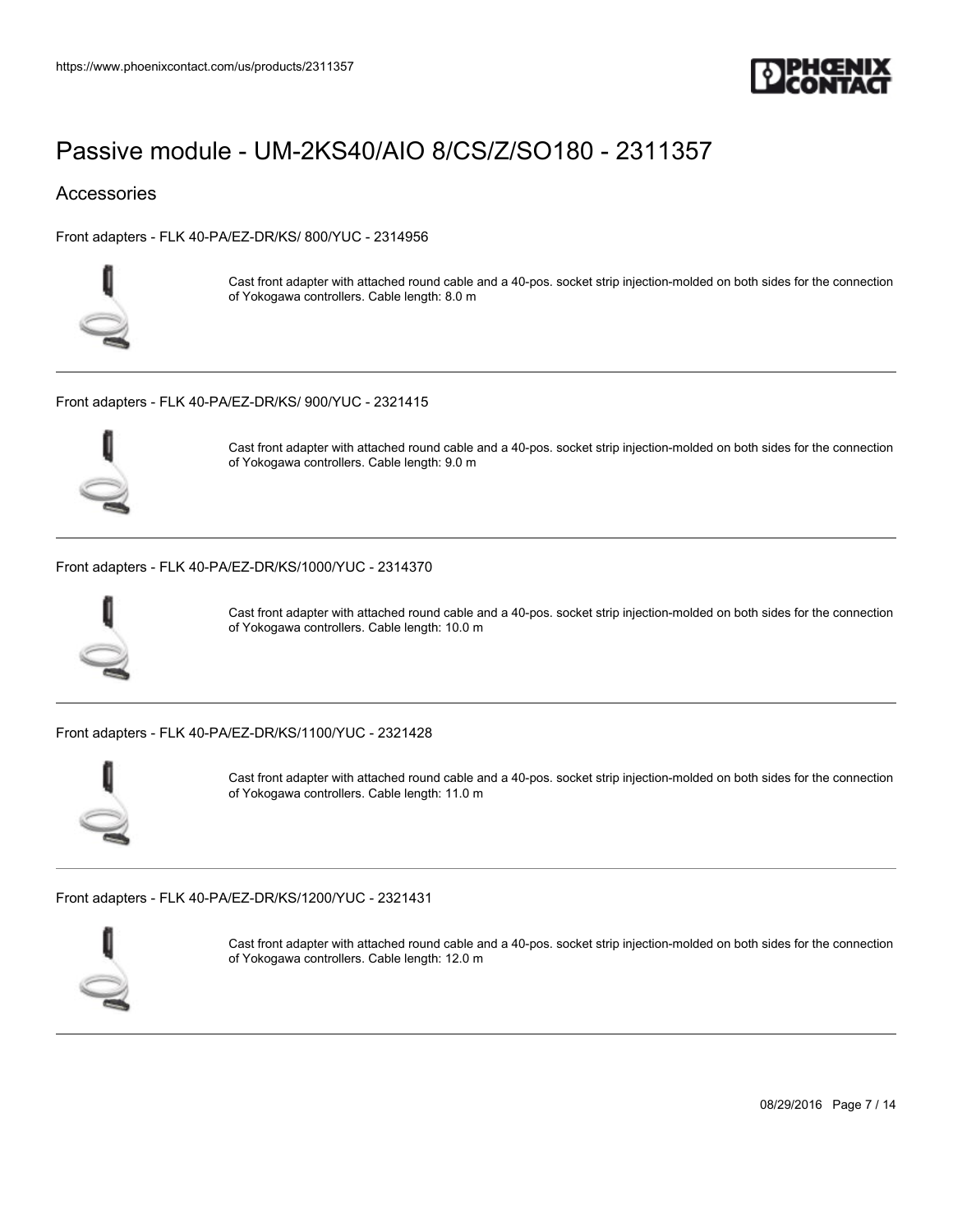

### **Accessories**

[Front adapters - FLK 40-PA/EZ-DR/KS/1300/YUC - 2321444](https://www.phoenixcontact.com/us/products/2321444)



Cast front adapter with attached round cable and a 40-pos. socket strip injection-molded on both sides for the connection of Yokogawa controllers. Cable length: 13.0 m

[Front adapters - FLK 40-PA/EZ-DR/KS/1400/YUC - 2321457](https://www.phoenixcontact.com/us/products/2321457)



Cast front adapter with attached round cable and a 40-pos. socket strip injection-molded on both sides for the connection of Yokogawa controllers. Cable length: 14.0 m

#### [Front adapters - FLK 40-PA/EZ-DR/KS/1500/YUC - 2314383](https://www.phoenixcontact.com/us/products/2314383)



Cast front adapter with attached round cable and a 40-pos. socket strip injection-molded on both sides for the connection of Yokogawa controllers. Cable length: 15.0 m

[Front adapters - FLK 40-PA/EZ-DR/KS/1600/YUC - 2321596](https://www.phoenixcontact.com/us/products/2321596)



Cast front adapter with attached round cable and a 40-pos. socket strip injection-molded on both sides for the connection of Yokogawa controllers. Cable length: 16.0 m

[Front adapters - FLK 40-PA/EZ-DR/KS/1700/YUC - 2321606](https://www.phoenixcontact.com/us/products/2321606)



Cast front adapter with attached round cable and a 40-pos. socket strip injection-molded on both sides for the connection of Yokogawa controllers. Cable length: 17.0 m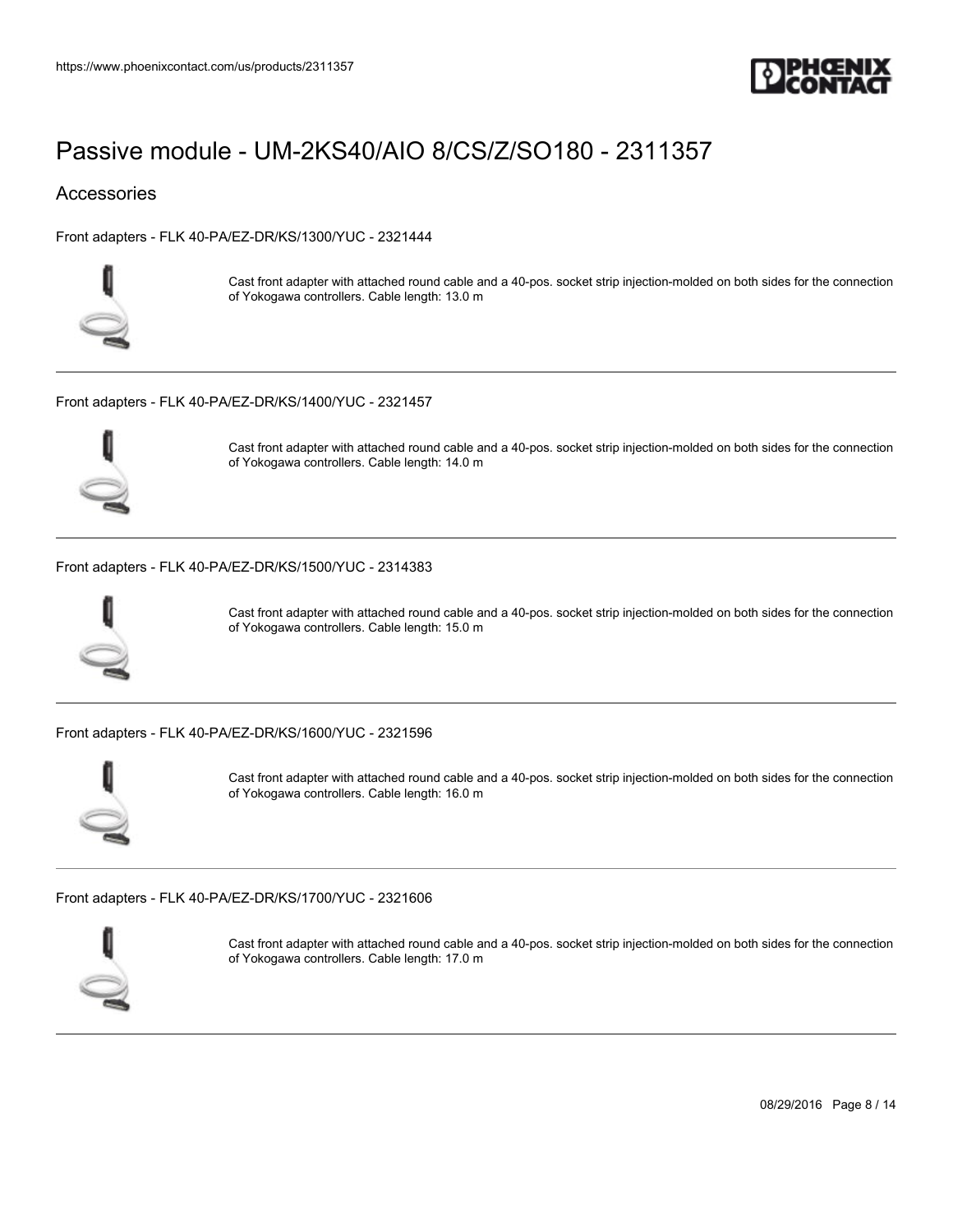

### **Accessories**

[Front adapters - FLK 40-PA/EZ-DR/KS/1800/YUC - 2321619](https://www.phoenixcontact.com/us/products/2321619)



Cast front adapter with attached round cable and a 40-pos. socket strip injection-molded on both sides for the connection of Yokogawa controllers. Cable length: 18.0 m

[Front adapters - FLK 40-PA/EZ-DR/KS/1900/YUC - 2321622](https://www.phoenixcontact.com/us/products/2321622)



Cast front adapter with attached round cable and a 40-pos. socket strip injection-molded on both sides for the connection of Yokogawa controllers. Cable length: 19.0 m

[Front adapters - FLK 40-PA/EZ-DR/KS/2000/YUC - 2314532](https://www.phoenixcontact.com/us/products/2314532)



Cast front adapter with attached round cable and a 40-pos. socket strip injection-molded on both sides for the connection of Yokogawa controllers. Cable length: 20.0 m

[Front adapters - FLK 40-PA/EZ-DR/KS/2500/YUC - 2314545](https://www.phoenixcontact.com/us/products/2314545)



Cast front adapter with attached round cable and a 40-pos. socket strip injection-molded on both sides for the connection of Yokogawa controllers. Cable length: 25.0 m

[Front adapters - FLK 40-PA/EZ-DR/KS/3000/YUC - 2314558](https://www.phoenixcontact.com/us/products/2314558)



Cast front adapter with attached round cable and a 40-pos. socket strip injection-molded on both sides for the connection of Yokogawa controllers. Cable length: 30.0 m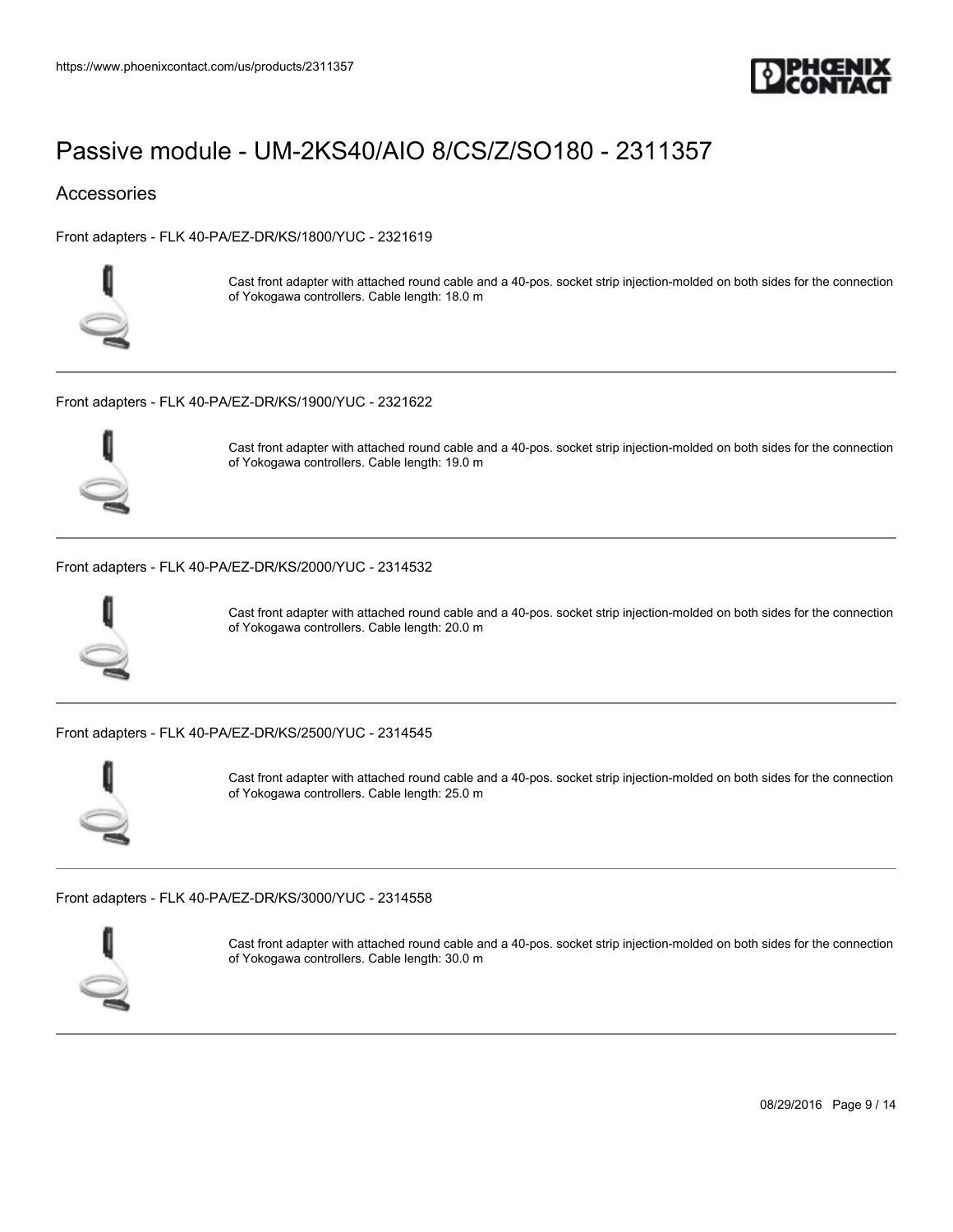

### **Accessories**

[Front adapters - FLK 40-PA/EZ-DR/KS/3500/YUC - 2901017](https://www.phoenixcontact.com/us/products/2901017)



Cast front adapter with attached round cable and a 40-pos. socket strip injection-molded on both sides for the connection of Yokogawa controllers. Cable length: 35.0 m

[Front adapters - FLK 40-PA/EZ-DR/KS/4000/YUC - 2901052](https://www.phoenixcontact.com/us/products/2901052)



Cast front adapter with attached round cable and a 40-pos. socket strip injection-molded on both sides for the connection of Yokogawa controllers. Cable length: 40.0 m

#### [Front adapters - FLK 40-PA/EZ-DR/KS/4500/YUC - 2902912](https://www.phoenixcontact.com/us/products/2902912)



Cast front adapter with attached round cable and a 40-pos. socket strip injection-molded on both sides for the connection of Yokogawa controllers. Cable length: 45.0 m

[Front adapters - FLK 40-PA/EZ-DR/HF/KS/ 100/YUC - 2904747](https://www.phoenixcontact.com/us/products/2904747)



Cast front adapter with attached, halogen-free round cable and a 40-pos. socket strip injection-molded on both sides for the connection of Yokogawa controllers. Cable length: 1.0 m

[Front adapters - FLK 40-PA/EZ-DR/HF/KS/ 200/YUC - 2904748](https://www.phoenixcontact.com/us/products/2904748)



Cast front adapter with attached, halogen-free round cable and a 40-pos. socket strip injection-molded on both sides for the connection of Yokogawa controllers. Cable length: 2.0 m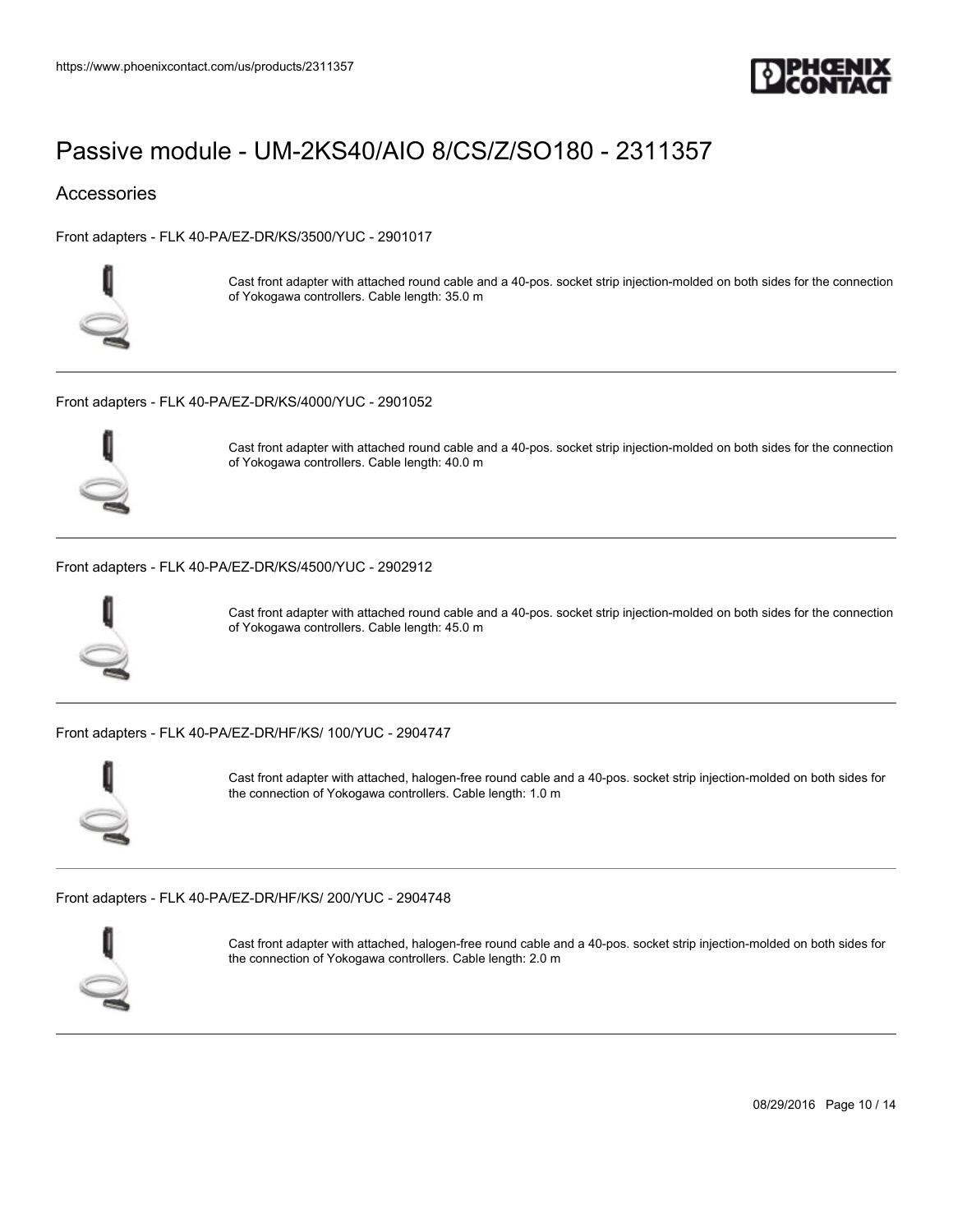

### **Accessories**

[Front adapters - FLK 40-PA/EZ-DR/HF/KS/ 300/YUC - 2904749](https://www.phoenixcontact.com/us/products/2904749)



Cast front adapter with attached, halogen-free round cable and a 40-pos. socket strip injection-molded on both sides for the connection of Yokogawa controllers. Cable length: 3.0 m

[Front adapters - FLK 40-PA/EZ-DR/HF/KS/ 400/YUC - 2904750](https://www.phoenixcontact.com/us/products/2904750)



Cast front adapter with attached, halogen-free round cable and a 40-pos. socket strip injection-molded on both sides for the connection of Yokogawa controllers. Cable length: 4.0 m

#### [Front adapters - FLK 40-PA/EZ-DR/HF/KS/ 500/YUC - 2904645](https://www.phoenixcontact.com/us/products/2904645)



Cast front adapter with attached, halogen-free round cable and a 40-pos. socket strip injection-molded on both sides for the connection of Yokogawa controllers. Cable length: 5.0 m

[Front adapters - FLK 40-PA/EZ-DR/HF/KS/ 600/YUC - 2904751](https://www.phoenixcontact.com/us/products/2904751)



Cast front adapter with attached, halogen-free round cable and a 40-pos. socket strip injection-molded on both sides for the connection of Yokogawa controllers. Cable length: 60.0 m

[Front adapters - FLK 40-PA/EZ-DR/HF/KS/ 700/YUC - 2904752](https://www.phoenixcontact.com/us/products/2904752)



Cast front adapter with attached, halogen-free round cable and a 40-pos. socket strip injection-molded on both sides for the connection of Yokogawa controllers. Cable length: 7.0 m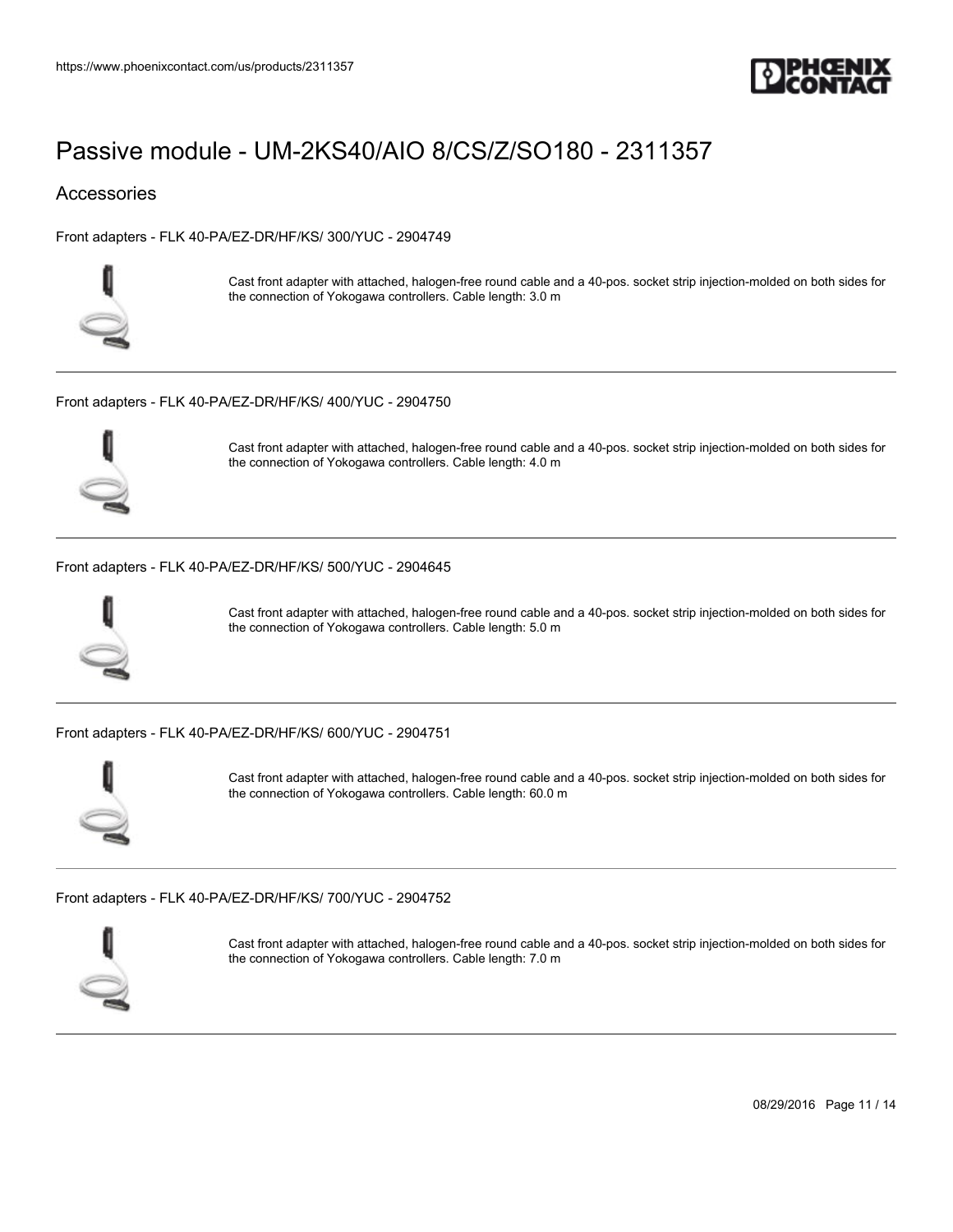

### **Accessories**

[Front adapters - FLK 40-PA/EZ-DR/HF/KS/ 800/YUC - 2904753](https://www.phoenixcontact.com/us/products/2904753)



Cast front adapter with attached, halogen-free round cable and a 40-pos. socket strip injection-molded on both sides for the connection of Yokogawa controllers. Cable length: 8.0 m

#### [Cable - FLK 40-PA/EZ-DR/HF/KS/ 900/YUC - 2904754](https://www.phoenixcontact.com/us/products/2904754)



Cast front adapter with attached, halogen-free round cable and a 40-pos. socket strip injection-molded on both sides for the connection of Yokogawa controllers. Cable length: 9.0 m

#### [Front adapters - FLK 40-PA/EZ-DR/HF/KS/1000/YUC - 2904646](https://www.phoenixcontact.com/us/products/2904646)



Cast front adapter with attached, halogen-free round cable and a 40-pos. socket strip injection-molded on both sides for the connection of Yokogawa controllers. Cable length: 10.0 m

[Front adapters - FLK 40-PA/EZ-DR/HF/KS/1500/YUC - 2904647](https://www.phoenixcontact.com/us/products/2904647)



Cast front adapter with attached, halogen-free round cable and a 40-pos. socket strip injection-molded on both sides for the connection of Yokogawa controllers. Cable length: 15.0 m

[Front adapters - FLK 40-PA/EZ-DR/HF/KS/2000/YUC - 2904488](https://www.phoenixcontact.com/us/products/2904488)



Cast front adapter with attached, halogen-free round cable and a 40-pos. socket strip injection-molded on both sides for the connection of Yokogawa controllers. Cable length: 20.0 m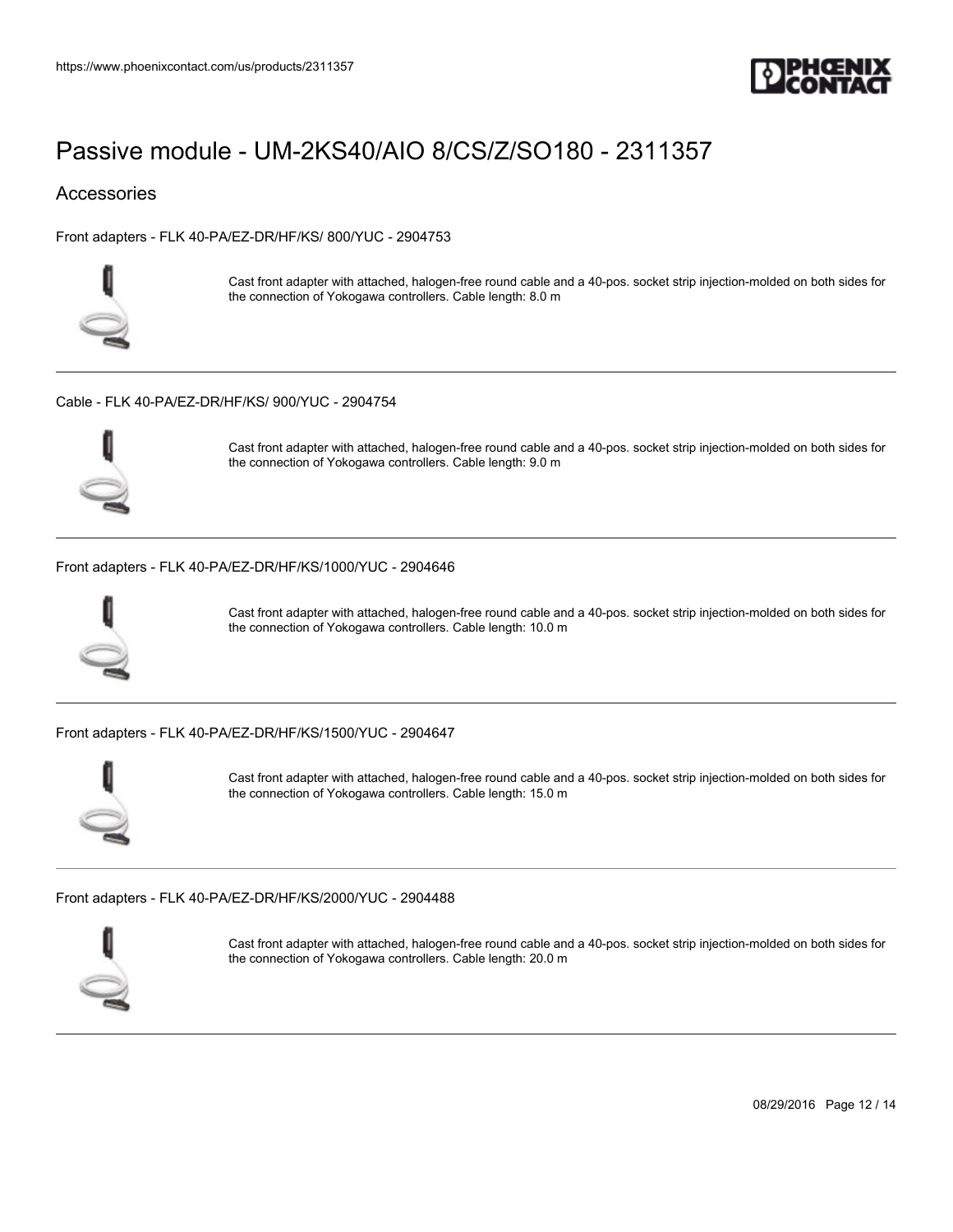

### **Accessories**

[Front adapters - FLK 40-PA/EZ-DR/HF/KS/2500/YUC - 2904648](https://www.phoenixcontact.com/us/products/2904648)



Cast front adapter with attached, halogen-free round cable and a 40-pos. socket strip injection-molded on both sides for the connection of Yokogawa controllers. Cable length: 25.0 m

[Front adapters - FLK 40-PA/EZ-DR/HF/KS/3000/YUC - 2904649](https://www.phoenixcontact.com/us/products/2904649)



Cast front adapter with attached, halogen-free round cable and a 40-pos. socket strip injection-molded on both sides for the connection of Yokogawa controllers. Cable length: 30.0 m

#### [Front adapters - FLK 40-PA/EZ-DR/HF/KS/3500/YUC - 2904650](https://www.phoenixcontact.com/us/products/2904650)



Cast front adapter with attached, halogen-free round cable and a 40-pos. socket strip injection-molded on both sides for the connection of Yokogawa controllers. Cable length: 35.0 m

[Front adapters - FLK 40-PA/EZ-DR/HF/KS/4000/YUC - 2904651](https://www.phoenixcontact.com/us/products/2904651)



Cast front adapter with attached, halogen-free round cable and a 40-pos. socket strip injection-molded on both sides for the connection of Yokogawa controllers. Cable length: 40.0 m

[Front adapters - FLK 40-PA/EZ-DR/HF/KS/4500/YUC - 2904652](https://www.phoenixcontact.com/us/products/2904652)



Cast front adapter with attached, halogen-free round cable and a 40-pos. socket strip injection-molded on both sides for the connection of Yokogawa controllers. Cable length: 45.0 m